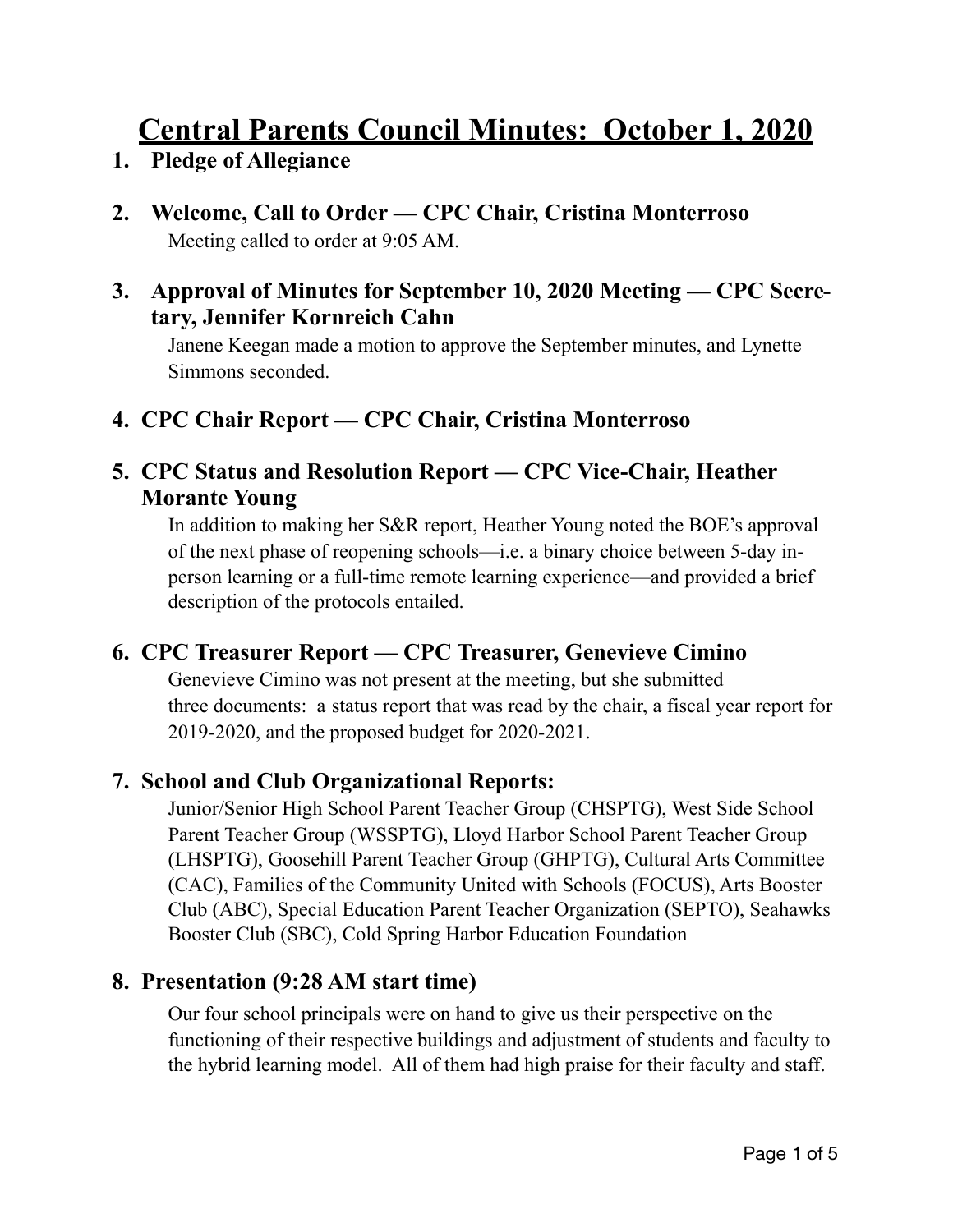—Mrs. Herschlein spoke about Goosehill's efforts to make our youngest students comfortable in adjusting to school. She noted that the kindergarten and first-grade children had a chance to meet their teachers outdoors before the fall semester began, and they also had a peek at their classrooms. Children at Goosehill are engaging in communitybuilding activities, memoir-writing, science experiments, and math games.

 —Mrs. Massimo highlighted work done at LHS to help students learn more about the technology needed for remote learning (e.g., Google Classroom and Zoom) to ensure ease of learning. While parents are not allowed to drop off Chromebooks forgotten at home, there are always extra sanitized Chromebooks available to students without them. She also talked about the return of LHTV as well as evacuation drills performed by the students with the requisite social distancing.

 —Ms. Hazut spoke about balancing safety protocols with school traditions such as morning assemblies. Student council elections are underway. Lunch and recess are happening outdoors. She noted that because students are staying with smaller cohorts, some are playing with classmates they might not have normally chosen.

 —Dr. Bolen talked about the widespread cooperation of the students with safety protocols, which they are taking in stride. He reported that many after-school clubs are underway, and late buses are running as usual. He will be considering more decisions regarding intramurals. Science labs are occurring both in-person and remotely. Meetings regarding safe driving, applying to college, financial aid, and expectations for parents of ninth-grade students will occur via Zoom.

 —Mr. Fenter expressed his appreciation for the principals' hard work ensuring the safety, academic development, and social-emotional development of the students.

## **9. Parent Issues and New Business (9:51 AM—end of meeting)**

—Lynette Simmons opened the Q&A segment of the meeting by conveying questions that she received from high school parents. The first was from someone concerned that some teachers seemingly check in with remote students too infrequently during class (for instance, the teacher might not realize the remote student could not hear the goingson, or could not view the shared screen). Dr. Bolen acknowledged the challenges for teachers who are simultaneously attending to both in-person and remote students, but said that he would remind the teachers to check on remote students more often.

 —Lynette Simmons also noted that a parent had expressed confusion about receiving information regarding after-school clubs. Dr. Bolen said that the daily announcements with information regarding clubs, including Zoom links, are on a Canvas page.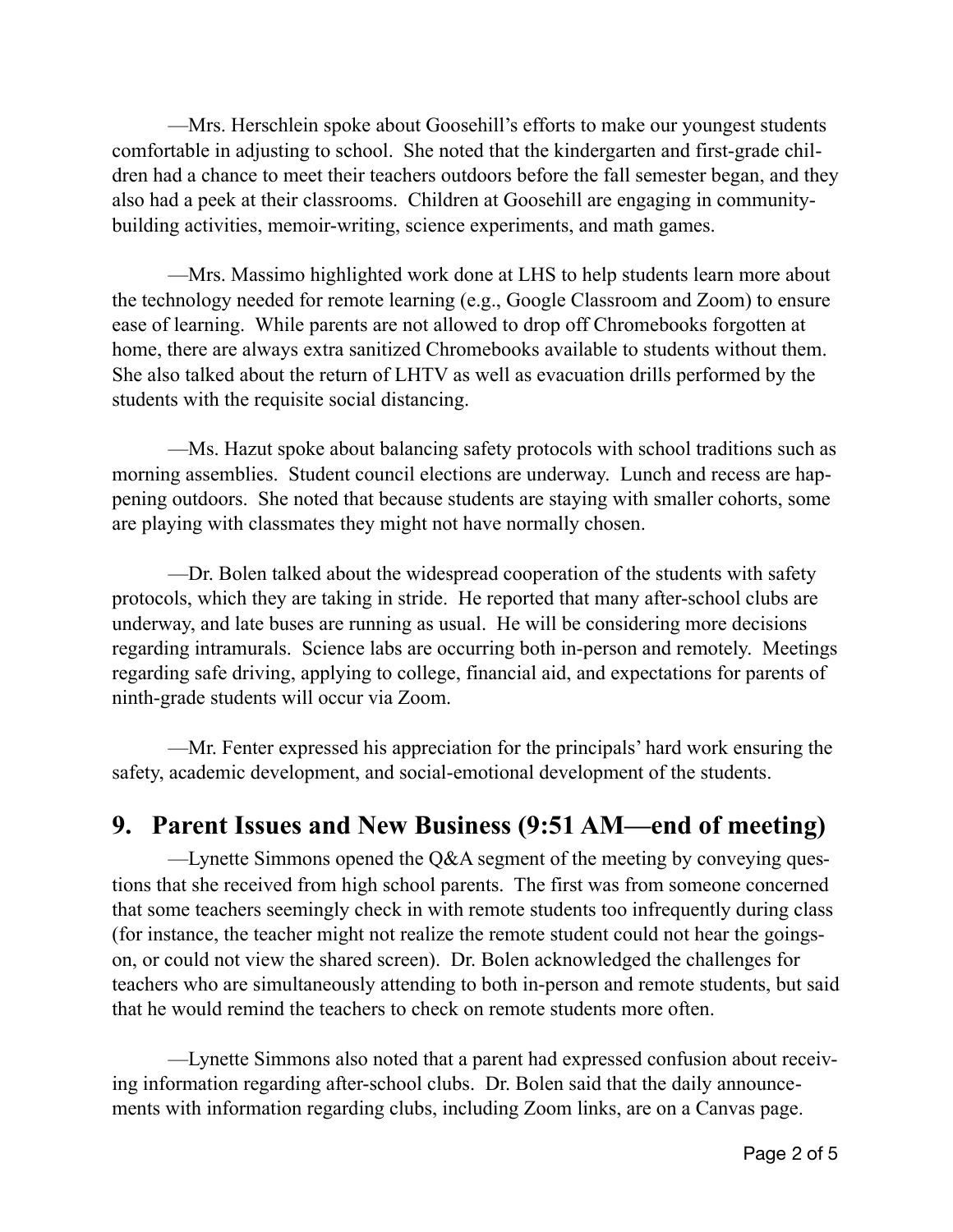—Finally, Lynette Simmons relayed a question about how classes with thirty students will handle distancing requirements. Mr. Fenter said that he planned to meet with Dr. Bolen about accommodating classes with large numbers of students; one potential solution is changing the locale to a larger classroom where students can space out.

 —There were several parents who voiced concerns about the current lack of a date for the full-time return of junior and senior high school students; they wanted to know what the timeline would be for putting such a plan in place, citing concerns about teens' social-emotional and academic needs. While Mr. Fenter noted that there is no tentative date for the full-time return of all high school students, he said that he, the rest of the administration, and the BOE are already working on plans and would be prepared to share more information later this month on 10/13.

 —A parent mentioned that morning announcements at the high school are sometimes difficult for students to hear. Dr. Bolen agreed to remind teachers to please make sure students can hear that information.

 —-A long discussion ensued regarding ventilation in the schools. Several parents were concerned about rumored failures of ventilation in some classrooms. A parent opened the discussion by asking for information regarding audits of our ventilation systems, and what kind of measures are in place to correct and/or maintain proper ventilation for the upcoming winter. Mr. Stucchio opened his response by reassuring parents that if the district has any indication of inadequate ventilation in a given room, then neither students nor faculty are permitted to work there. He talked about the difference between natural and mechanical ventilation. He also announced that Brian Graham, the district's new Director of Facilities, will begin working on 10/13. Mr. Stucchio noted that a 20% sampling of the district classrooms have been assessed by our environmental consulting company (Enviroscience Consultants Inc. of Ronkonkoma), and he shared the report onscreen with CPC attendees. He talked about known areas with inadequate ventilation and what measures are being taken to rectify those issues. People wanted to know the timeline for corrections. Someone asked about whether windows would be kept open during the winter. Mr. Stucchio said that the administration is putting together a plan for ventilation during the winter, but also pointed out that even with closed windows, rooms with working Univents meet building code. He encouraged parents with further questions about ventilation/HVAC to contact him directly ([jstucchio@csh.k12.ny.us\)](mailto:jstucchio@csh.k12.ny.us) rather than asking the building principals.

—A parent requested more information as to what remote learning will entail from mid-October onward for students who go remote full-time. Mr. Fenter replied that the remote model will entail several Zoom sessions and periods of independent work daily. He also underscored that the district will hire teachers specifically assigned to to all-remote learn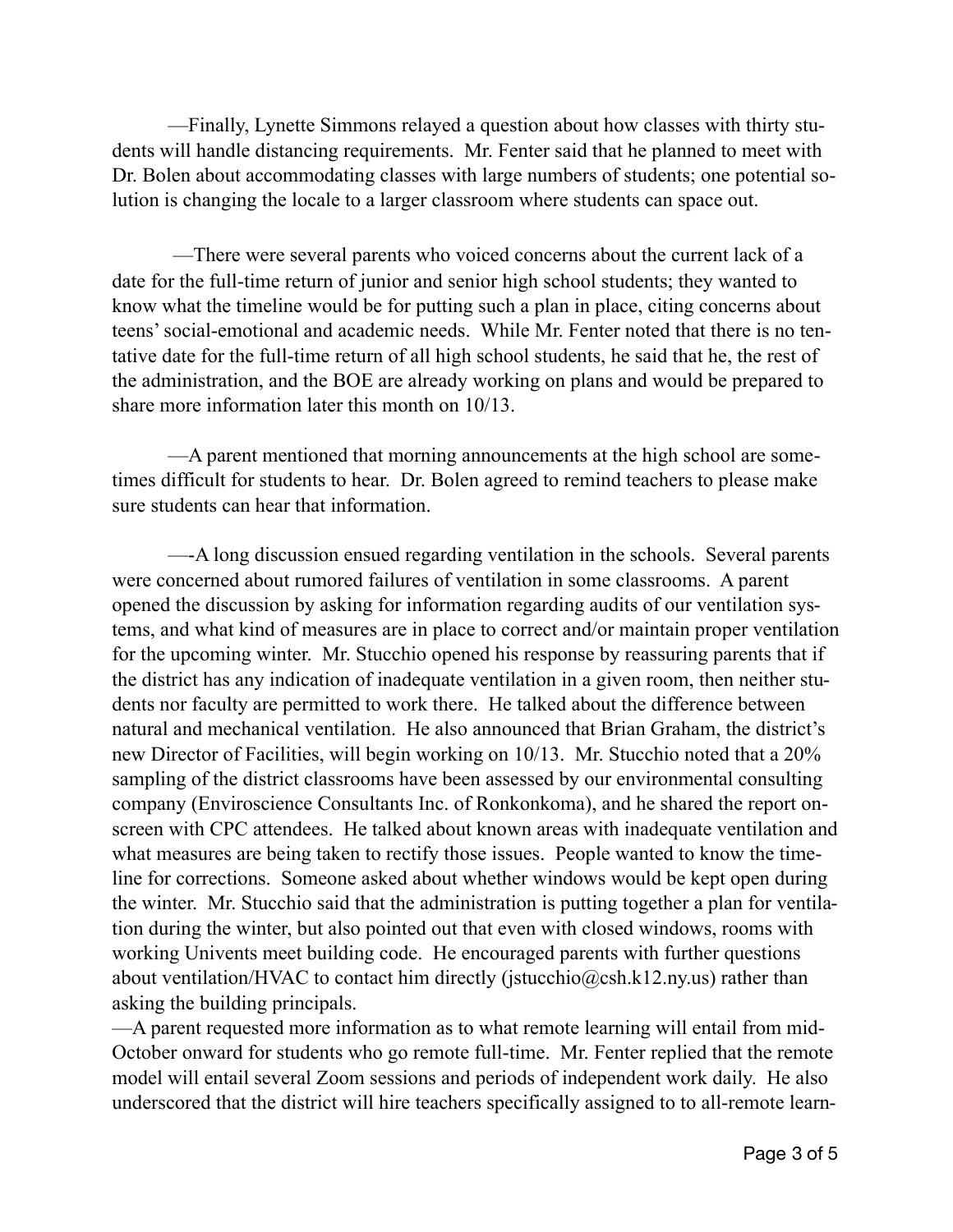ers. Depending upon the numbers of remote students, two grades may be assigned to each teacher, and that for each grade, students from both LHS and WSS may be in the same remote classroom.

—A parent asked for clarification that henceforth remote students will be removed from their current teachers and cohorts, and Mr. Fenter said that was correct—that remote students will be their own classroom community with their own homeroom, specials, etc.

—A parent asked how reversible the decision to send a student to school in-person or virtually would be. Mr. Fenter indicated that overall, parents should view their decisions as binding through 2/1 due to constraints regarding staffing and stability of cohorts.

— Several parents expressed either concern or outright dismay about the rapidity of the transition from hybrid to 5-day models. Many said that they were comfortable with the way that the hybrid model has been working for the past three weeks. Some raised concerns about lessened distancing given the rise in COVID-19 rates around the country and scientists' predictions of increased outbreaks during the winter. Mr. Fenter observed that schools currently open five days a week to all students and distancing 3 to 6 feet do not, so far, have greater rates of positive cases. All students will have sneeze-guard barriers at their desks as before. Moreover, he noted, mask breaks will be fewer throughout the day, and only when students can be spaced a full 6 feet apart. Nonetheless, several parents felt that the lessened distancing requirement in the classroom was potentially unsafe given the upcoming likelihood of increased infection numbers. Mr. Fenter noted that the parent population has differing opinions regarding how fast or slow the district should be in transitioning back to full-week in-person instruction.

—On a related note, some parents protested the quick turnaround of the survey asking parents to commit to one model or the other through 2/1, and asked for more time and more information before making such an important and irreversible decision. The administration explained that decisions need to be made quickly in order for the district to figure out staffing, scheduling, and transportation decisions.

—A question arose regarding the credentials of teachers hired to teach the all-remotelearning students. Ms. Campbell assured the parents that such teachers would have appropriate teaching certification and credentials. She said that new staff hasn't been hired yet, but the district is aware of individuals who would meet qualifications.

—Somebody expressed concern that older remote learners in cohorts that span two grades may suffer a negative impact on learning. The administration explained that some learners in a remote cohort may do independent work while others are getting a lesson.